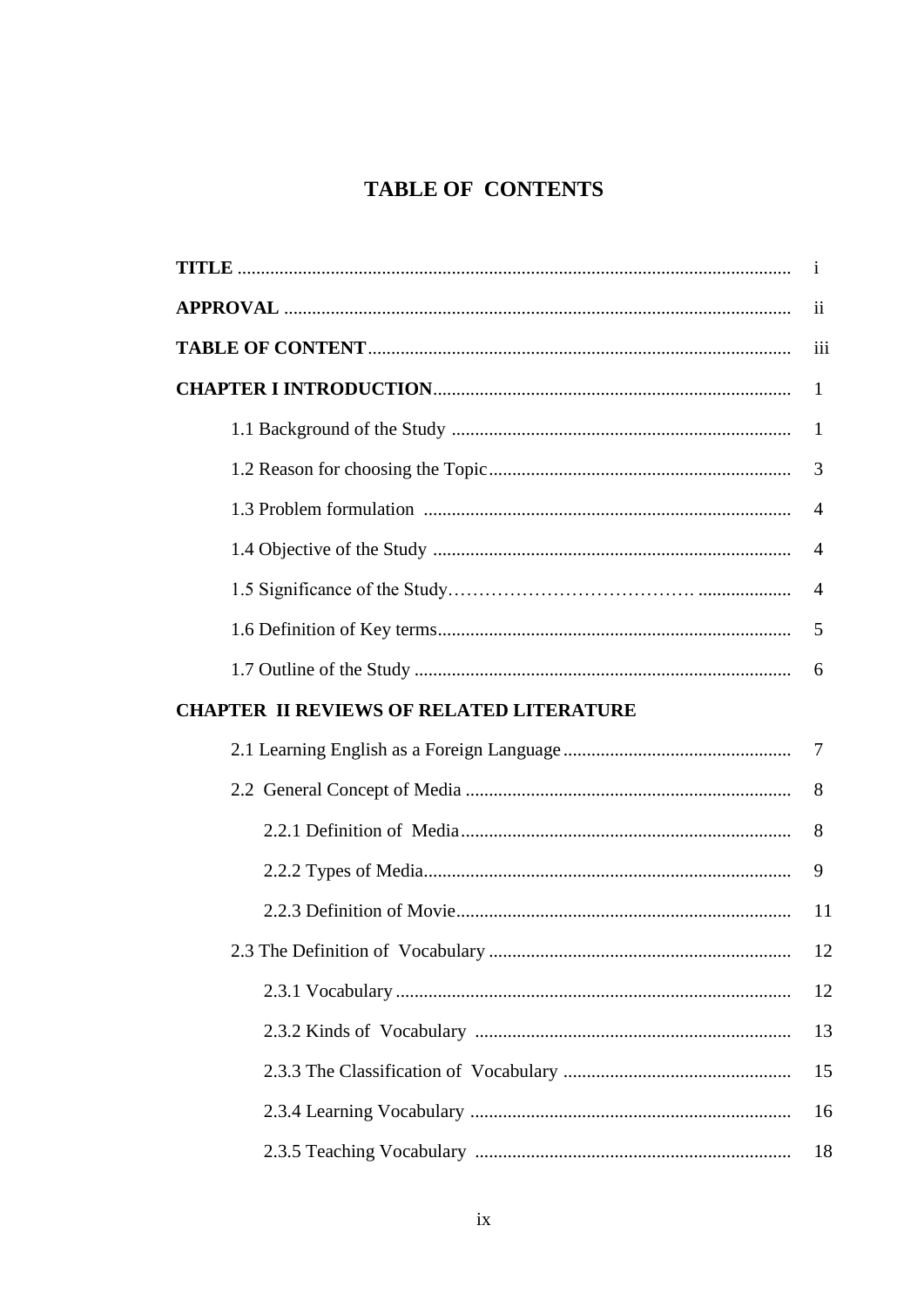| 2.3.6 Principles of Vocabulary Learning and Teaching | 19 |
|------------------------------------------------------|----|
| 2.3.7 The General Meaning of Vocabulary Mastery      | 20 |
| <b>CHAPTER III RESEARCH METHOD</b>                   |    |
|                                                      | 23 |
|                                                      | 23 |
|                                                      | 24 |
|                                                      | 24 |
|                                                      | 25 |
|                                                      | 25 |
|                                                      | 27 |
|                                                      | 28 |
|                                                      | 28 |
|                                                      | 29 |
|                                                      | 31 |
|                                                      | 31 |
|                                                      | 31 |
| <b>CHAPTER IV ANALYSIS OF RESULTS AND DISCUSSION</b> |    |
|                                                      | 33 |
|                                                      | 34 |
|                                                      | 35 |
|                                                      | 35 |
|                                                      | 36 |
|                                                      | 38 |
|                                                      | 38 |
|                                                      | 39 |